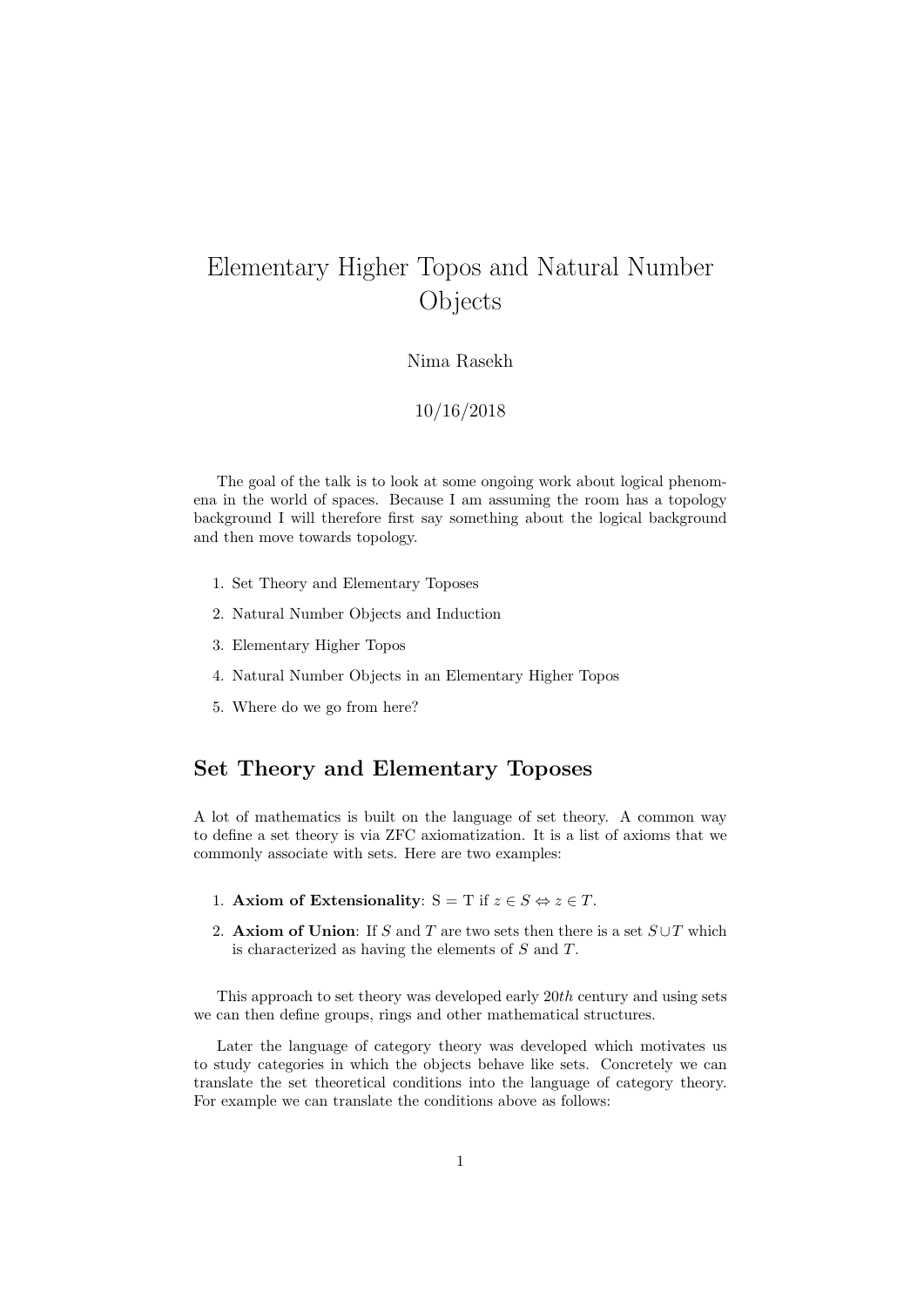- 1. Axiom of Extensionality: The category has a final object 1 and it is a generator.
- 2. Axiom of Union: The category is closed under coproducts.

The study of such categories and other important examples let to the study of an elementary topos.

**Definition 1.1.** An *elementary topos*  $\mathcal{E}$  is a locally Cartesian closed category with subobject classifier.

**Definition 1.2.**  $\epsilon$  is locally Cartesian closed if it has finite limits and for any map  $f: x \to y$  the pullback map

$$
f^* : \mathcal{E}_{/y} \to \mathcal{E}_{/x}
$$

has a right adjoint. We can think of that right adjoint as an internal mapping object.

#### Definition 1.3. Let

$$
Sub(-): \mathcal{E}^{op} \to \mathcal{S}\mathrm{et}
$$

be the functor that takes an object  $c$  to the set of equivalence classes of subobjects of c, Sub(c). An object  $\Omega$  is a *subobject classifier* if it represents the functor  $Sub(-)$ .

In particular, this implies that for any mono map  $i : B \to A$  there exists a pullback diagram



Thus  $t: 1 \to \Omega$  is the universal monomorphism.

As you might have noticed an elementary topos does not satisfy all conditions we expect sets to satisfy (for example the condition that it is generated by the final object). However, it serves as a broad definition which can be restricted based on need.

The key thing about an elementary topos (if we want to use it to define sets) is that we must be able to phrase all conditions in a finite way and cannot use infinite sets. So, for example, the existence of countable colimits is not an elementary condition.

### Natural Number Objects and Induction

Here is an example of an elementary topos.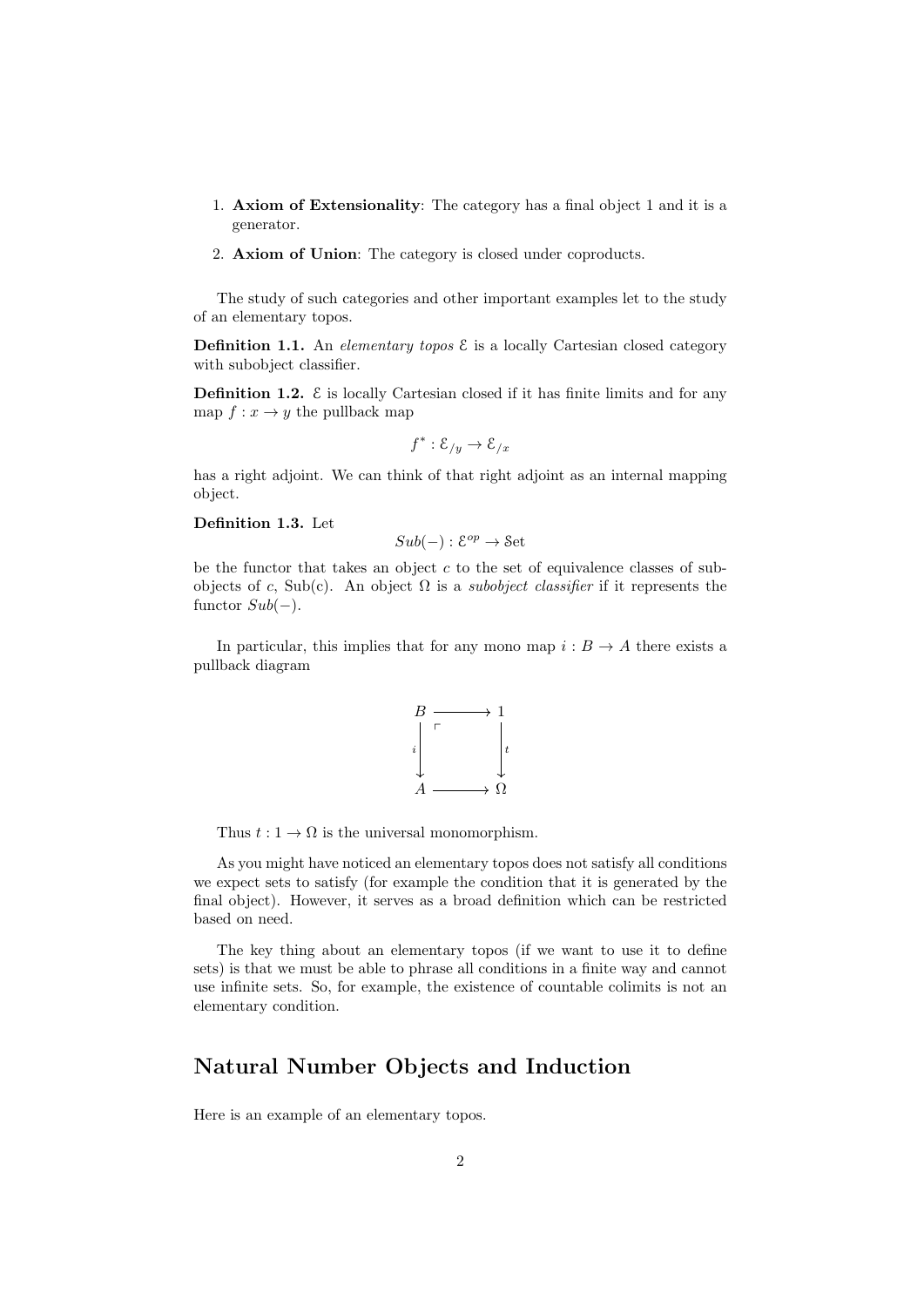**Example 2.1.** Let  $\text{Set}_f$  be the category of finite sets. It is a topos as it is locally Cartesian closed and has a subobject classifier, namely the map  $\{1\} \rightarrow \{0, 1\}$ .

Finite sets already have many characteristics we would expect of sets (such as generated by the point, axiom of choice, finite colimits and limits, ... ) except for that fact that we do not have infinite cardinals. As we mentioned before we cannot have infinite coproducts so we have to force the existence of an infinite cardinal in a different way. That leads us to the study of natural number objects.

**Definition 2.2.** Let  $\mathcal{E}$  be an elementary topos. A natural number object is the data  $1 \to \mathbb{N} \to \mathbb{N}$  such that for each map  $1 \to X \to X$  there exists a unique map  $f : \mathbb{N} \to X$  such that following diagram commutes:



Notice that the universal condition implies that if a natural number object exists then it is certainly unique.

**Example 2.3.** In the category of sets the set of natural numbers  $\mathbb{N} = \{0, 1, 2, ...\}$ along with the map  $o: \{0\} \to \mathbb{N}$  and the successor map  $s(n) = n+1$  is a natural number object. Concretely every map  $f : \mathbb{N} \to X$  is then just a sequence and the unique sequence is defined as  $a_0 = b$  and  $a_{n+1} = f(a_n)$ .

This can be generalized.

Example 2.4. Let G be a Grothendieck topos, meaning a category of set valued sheaves on a small site. Then G has a natural number object namely the sheafification of the of the constant presheaf valued in the set N.

**Example 2.5.** More generally, let  $\mathcal{E}$  be an elementary topos with countable colimits. Then the infinite coproduct  $\prod_{N} 1$  is a natural number object.

Remark 2.6. Notice the reverse does not hold. We can have an elementary topos  $\mathcal E$  without countable colimits but that have a natural number object. However, example are always difficult to construct [\[Jo03,](#page-6-0) Example D5.1.7].

So, studying natural number objects is only interesting in the case of elementary toposes that are not Grothendieck.

Thus a natural number object allows us to define a notion of infinity in a finite way. It can serve as a substitute to actual infinite structure. In particular natural number objects give us a notion of induction:

**Theorem 2.7.**  $\mathbb{N}'$  be a subobject of  $\mathbb{N}$  such that we have following diagram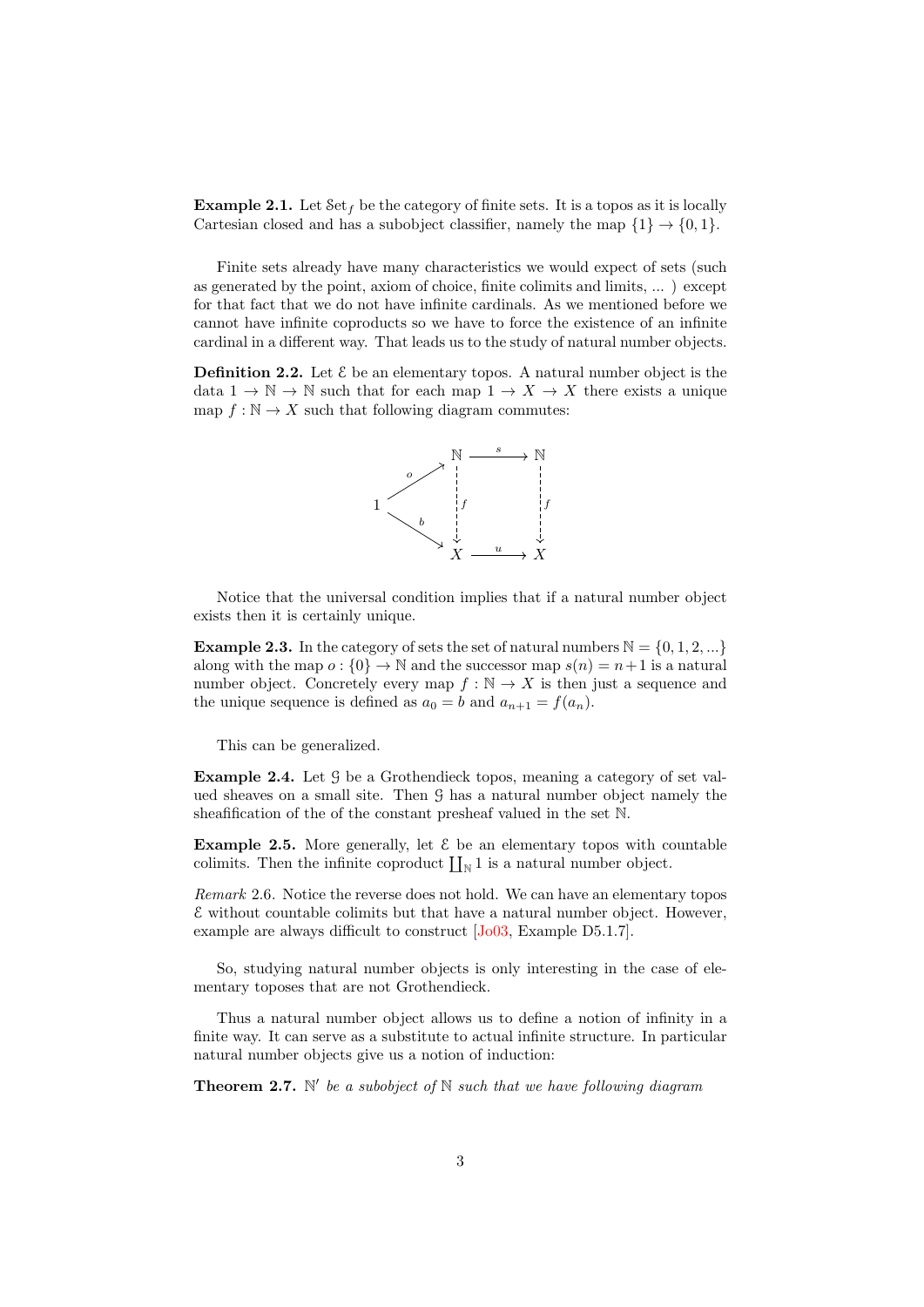

Then  $\mathbb{N}' = \mathbb{N}$ .

Remark 2.8. This is the categorification of mathematical induction. In fact the Peano axioms (of which induction is one) are equivalent to the original definition. (The other ones are the existence of the maps s and o, the map s is mono and  $o$  and  $s$  are disjoint).

So, what are some concrete benefits of natural number objects?

#### 1. Free Algebras:

**Theorem 2.9.** [\[Jo03,](#page-6-0) Subsection D5.3] Let  $Mon(\mathcal{E})$  be the category of monoid objects in  $\mathcal E$ . Then  $\mathcal E$  has a natural number object if and only if the forgetful functor  $U : Mon(\mathcal{E}) \to \mathcal{E}$  has a left adjoint. Meaning that we can construct free monoids.

Remark 2.10. If we have infinite coproduct and products then for each object  $X$  we can define

$$
\coprod_{n\in\mathbb{N}} X^n
$$

which has a monoidal structure taking two lists  $(x_0, ..., x_m)$ ,  $(x'_0, ..., x'_{m'})$ to the list  $(x_0, ..., x_m, x'_0, ..., x'_{m'})$  and where the identity is the empty list. Then we can show that this monoid is the free monoid on X.

A natural number object allows us to define the object that behaves similar to the object  $\coprod_{n\in\mathbb{N}} X^n$  in an internal way without the need for any infinite coproduts.

Remark 2.11. If we have free monoids then the free monoid on the final object will be the natural number object.

We can generalize this argument to all kinds of free algebraic structures, for example groups.

#### 2. Set Theories:

Finally we can use natural number objects to build models of set theory:

Theorem 2.12. [\[MM12,](#page-6-1) Subsection VI.10] We can build a model for restrictive Zermelo Frankel set theory out of an elementary topos which is generated by the final object and has a natural number object.

### Elementary Higher Toposes

As a homotopy theorist I am interested in foundational questions about spaces. We have different ways to approach spaces and algebraic topology, most notably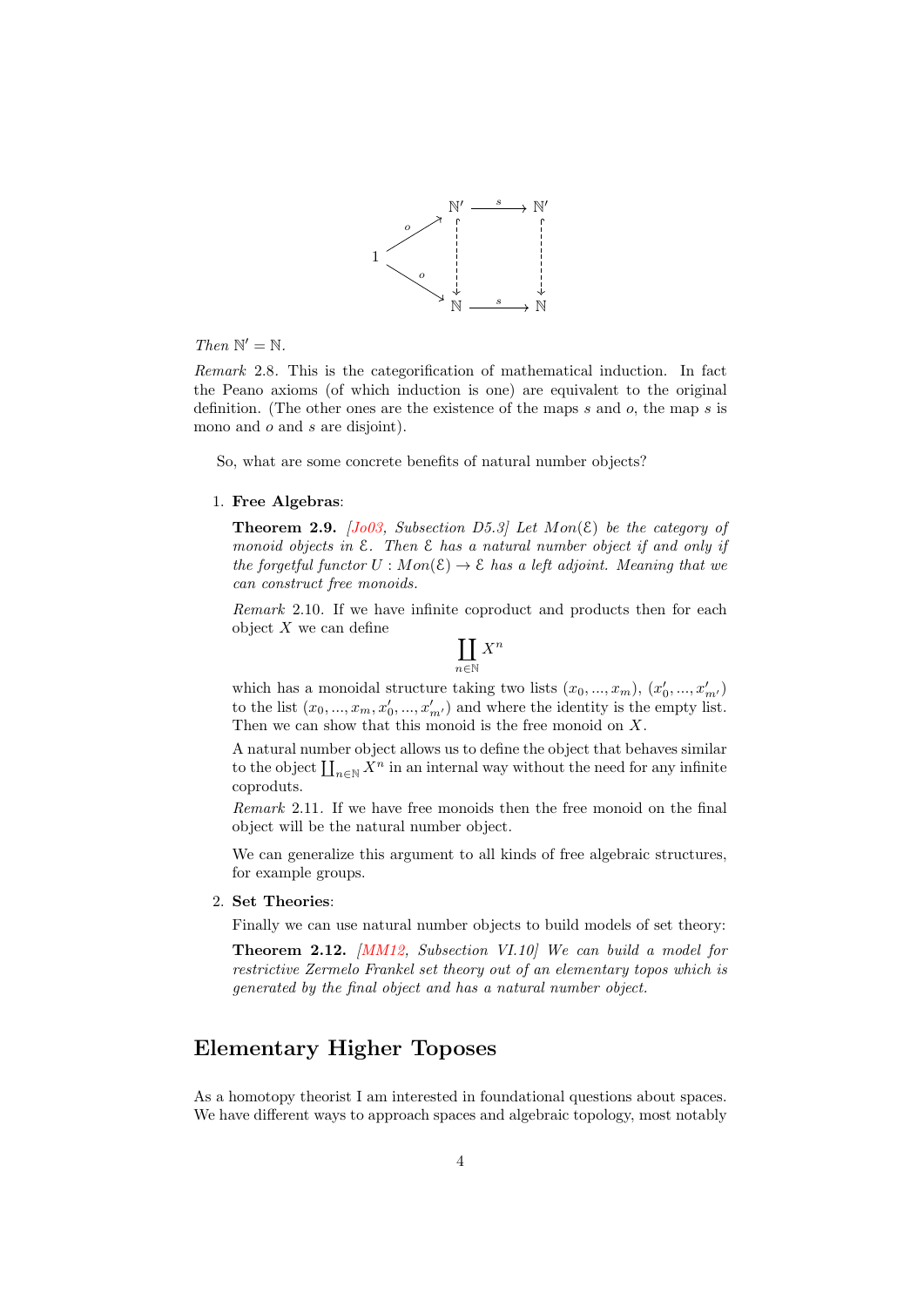topological spaces or Kan complexes. The question I have been wondering is how we can axiomatize a theory of spaces the same way we have done for sets, with the hope of separating a notion of space from its set theoretical roots. The plan is to characterize the category of spaces by giving internal conditions on the category.

The first step is to recognize that we should really work with a model of  $(\infty, 1)$ -category, which I will also call higher category. This because we are concerned with the homotopy thory of spaces which can be best studied in a higher category, rather than a classical category.

As an elementary topos was a very helpful first step towards understanding the category of sets, one analoguous first step is to understand a higher categorical generalization. That is why I have focused on the study of elementary higher toposes.

**Definition 3.1.** An elementary higher topos is a higher category  $\epsilon$  that satisfies four conditions:

- 1. E has finite limits and colimits
- 2. E has a subobject classifier
- 3. E is locally Cartesian closed.
- 4. E has universes.

Example 3.2. Every higher topos (meaning sheaves of spaces) is an elementary higher topos.

Proposition 3.3. The subcategory of 0-truncated objects of an elementary higher topos  $\mathcal E$  is an elementary topos.

## Elementary Higher Toposes and Natural Number **Objects**

Similar to the case of elementary toposes many inductive and infinite constructions are not possible in the current setting, which why we need a natural number object. However, instead of assuming their existence we want to show it exists. How can we do that? The goal is to construct an infinite object based on a finite construction.

Turns out the answer can be found in any algebraic topology textbook: We can always form following finite diagram:

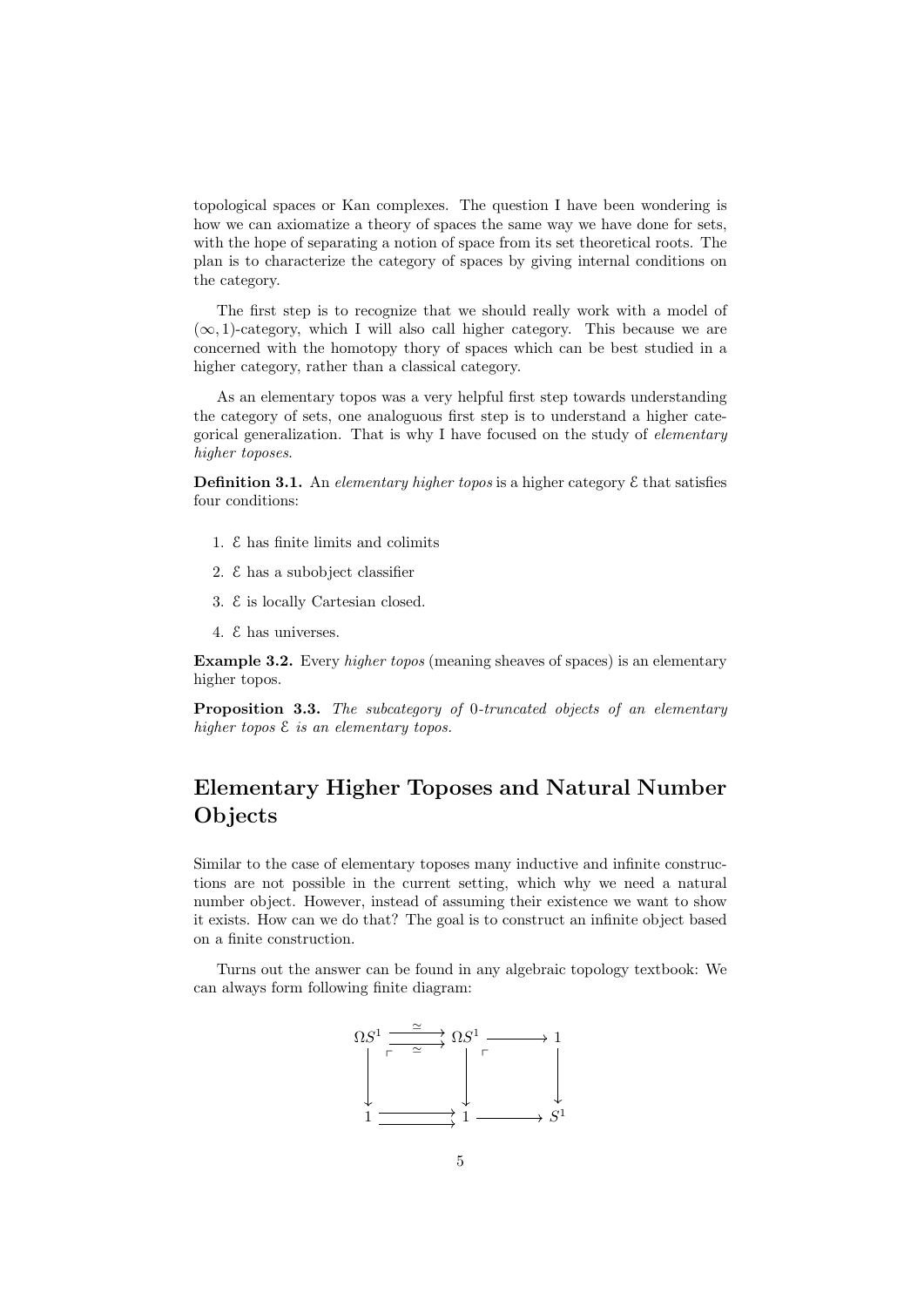In spaces we know that  $\Omega S^1 = \mathbb{Z}$ , which is an inherently infinite object. The goal is to use this fact to find a natural number object in a elementary higher topos.

The question is which properties hold in every elementary higher topos and which ones can and cannot be generalized? Let  $S_{\varepsilon}^1$  be the coequalizer of the final diagram. Clearly we cannot say  $\Omega S_{\varepsilon}^1 = \coprod_{\mathbb{Z}} 1$  as we do not have infinite colimits. However, every elementary higher topos satisfies descent, which in particular implies that we have an equivalence

$$
\mathcal{E}^{S^1}\simeq \mathcal{E}_{/S^1_{\mathcal{E}}}
$$

which relates a map  $X \to S^1_{\mathcal{E}}$  to its pullback  $(Fib, e)$ .



This equivalence has several direct implications:

- 1.  $\Omega S_{\mathcal{E}}^1$  is 0-truncated
- 2.  $\Omega S_{\mathcal{E}}^1$  is a group object (the representable functor is a loop space).
- 3.  $\Omega S_{\mathcal{E}}^1$  is a free group generated by the final object.
- 4. Even more generally we have following: For every equivalence  $u: X \to X$ and point  $b: 1 \rightarrow X$ .



There is unique  $f : \Omega S^1_{\mathcal{E}} \to X$  making the digram commute.

Using this structure we can construct the smallest subobject of  $\Omega S^1_{\mathcal{E}}$  closed under the successor and 0 map, which we call N.

Immediately we get that:

Proposition 4.1. N satisfies induction.

**Theorem 4.2.** (Quasi-Theorem) The object  $\mathbb N$  is a natural number object.

Remark 4.3. One reason for caution is that it is not immediate that various conditions on natural number objects that we know are equivalent in a classical category are still equivalent in the higher categorical setting.